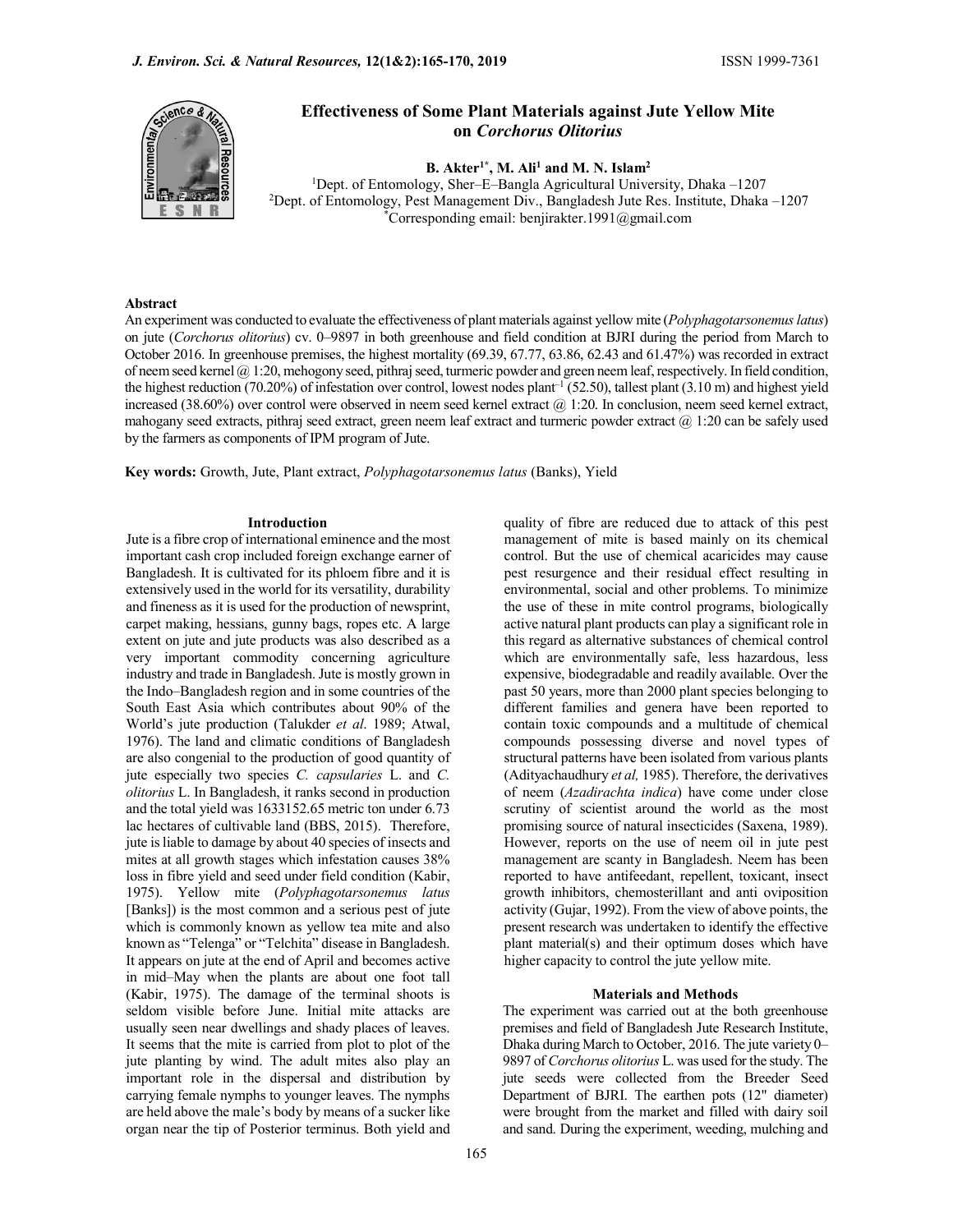irrigation were done as and when necessary but no plant protection measures were taken. Urea, TSP, MP, Gypsum and ZnSO4  $\omega$  200, 50, 60, 95 and 11 kg ha<sup>-1</sup>, respectively were used as prescribed by BJRI. The total amount of TSP, MP, Gypsum, Zinc sulphate and the half of urea were applied at the time of final land preparation and the remaining half of the urea was applied after 45 days of seed sowing. The test pest was jute yellow mite, Polyphagotarsonemus latus (Order: Acarina, Family: Tarsonemidae). Sixteen extract treatments viz. green neem leaf  $@ 1:10$ , 1:20 and 1:20 (T<sub>1</sub> to T<sub>3</sub>), pithraj seed  $@ 1:10$ , 1:20 and 1:20 (T<sub>4</sub> to T<sub>6</sub>), Mahogany seed  $\omega$  1:10, 1:20 and 1:20 (T<sub>7</sub> to T<sub>9</sub>), turmeric powder  $@.1:10$ , 1:20 and 1:20 (T<sub>10</sub> to T<sub>12</sub>) and neem seed kernel  $\omega$  1:10, 1:20 and 1:20  $(T_{13}$  to  $T_{15}$ ) included control  $(T_{16})$  were used in greenhouse lab condition. Infestation level was also determined by calculating deformed leaves including fibre yield in the field condition among six treatments *viz*.  $\omega$  1:20 of green neem leaf, pithraj seed, Mahogany seed, turmeric powder and neem seed kernel extract  $(T_1 \text{ to } T_5)$  including control  $(T<sub>6</sub>)$ . All the plant materials were collected from the BJRI campus, Dhaka and turmeric powder was collected from the local market. The collected leaves of green neem, matured fruits of mahogany and neem, and pithraj seeds were washed under running tap water dried in the sun. Collected neem seeds were also dipped in water for 48 hours for easy removal of the shell. After remove the shell, kernels of seeds were collected and then dried in sun. All the dried materials made into powder with the help of a grinder. One hundred gram of all powder including collected turmeric powder(s) were dissolved in 1000, 2000 and 3000 ml of water separately for overnight to prepare 1:10, 1:20 and 1:30 concentration. The suspensions were filtered through linen cloth for spraying. The prepared extract of different plant materials are presented in Fig. 1.



Fig. 1. Prepared extract of different plant materials

When sufficient infestations of yellow mite were built up in all the pots, then extracts were sprayed as per treatment on the infested plants. Each treatment was replicated three times. Egg and nymph of yellow mite and their adult male and female populations were visible under Stereo Microscope which was presented in Fig. 2 and Fig. 3 under greenhouse condition. Yellow mite infested jute plant was also presented in Fig. 4. The percent mortality due to yellow mite infestation was

calculated as per following formula after 24, 48 and 72 hrs of spray.

% corrected mortality= 
$$
(1 - \frac{\text{Ta} \times \text{Cb}}{\text{Tb} \times \text{Ca}}) \times 100
$$

Where, Ta= No. of mites after treatment; Tb=No. of mites before treatment; Ca= No. of mites after treatment in control and Cb= No. of mites before treatment in control



Fig. 2. Egg and nymph of yellow mite under Stereo Microscope

(A) and male (B) population of jute yellow mite

Similarly, all extract were sprayed on infested plots with a repetition of  $2<sup>nd</sup>$  spray after 20 days of 1<sup>st</sup> spray under field condition. The control plots were kept untreated and each treatment was replicated 3 times. The number





of infested plants  $plot^{-1}$  was recorded before spray and at  $7<sup>th</sup>$  day after spray for calculation the percent reduction of infestation over control by the following formula: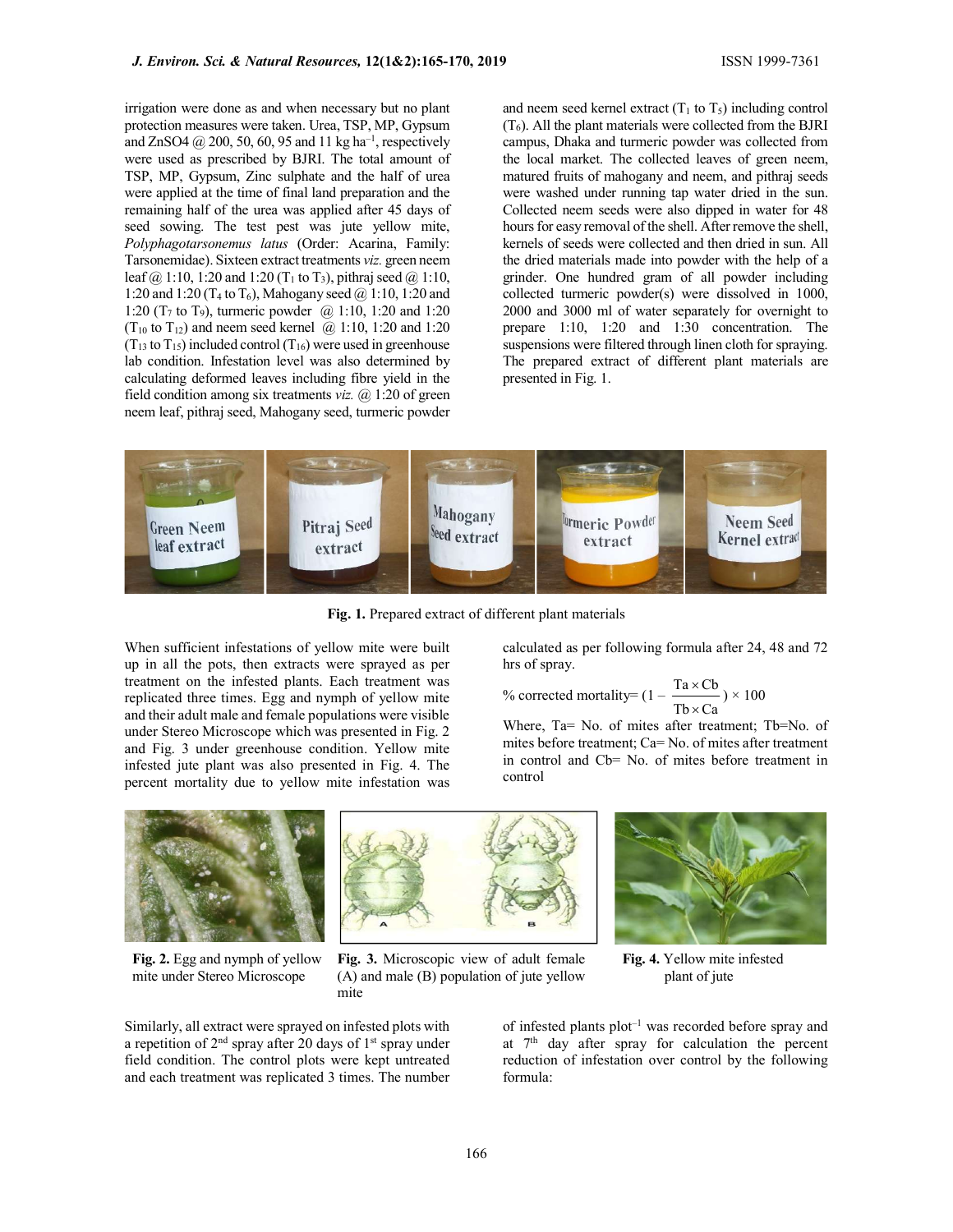Reduction (%) = No. of infected plants in control plot - No. of infected plants in treated plot 
$$
\times
$$
 100

# No.of infested plantsin control plot

The recorded data were statistically analyzed to obtain the level of significance using the MSTAT software for analysis of variance developed by Russel (1986) and laid out in both Randomized Complete Block Design (RCBD) & Complete Randomized Design (CRD). The treatment means were separated by Duncan's Multiple Range Test (DMRT) at  $p \le 0.05$ .

### Results and Discussion

# Effect of aqueous extract of plant materials on jute yellow mite in greenhouse condition

The effect of different concentrations of plant materials such as green neem leaf extract, pithraj seed extract, mahogany seed extract, turmeric powder extract, neem seed kernel extract had significant and positive influenced on percent mortality of yellow mite in pot. Among the extract treatments, the highest percent mortality (69.39%) was recorded in neem seed kernel extract  $\omega$  1:20 (T<sub>14</sub>) while rest of the treatments showed identical second highest percent mortality except  $T_1$ (58.31%) over control at 72 hours (Table 1). This result revealed that all the plant extract had similar impact on percent mortality over control. Accordingly, pande et al. (1987) reported 1% neem leaf extract and 5% neem seed kernel which were very much effective against Tetranychus neocaledomcus and Tetranychus urticae. Based on the above findings, neem seed kernel extract  $\omega$  1:20 followed by other treatments of green leaf, pithraj seed, mahogany seed, turmeric powder and neem seed kernel extract except green neem leaf extract 1:10 were selected for field trial.

Table 1. Effect of plant materials on percent mortality of jute yellow mite in pot under greenhouse condition

| <b>Treatment</b>                                     | No. of mites $cm-2$ in | % mortality over control at |              |               |  |
|------------------------------------------------------|------------------------|-----------------------------|--------------|---------------|--|
|                                                      | leaf before treatment  | 24 hrs                      | 48 hrs       | <b>72 hrs</b> |  |
| T <sub>1</sub> : Green neem leaf extract $@1:10$     | 51                     | 55.48 f                     | 56.49 d      | 58.31 b       |  |
| $T_2$ : Green neem leaf extract $(2, 1:20)$          | 48                     | 59.43 cdef                  | $60.58$ abcd | 61.47 ab      |  |
| $T_3$ : Green neem leaf extract $(2, 1:30)$          | 52                     | 56.16 f                     | 57.59 cd     | $60.59$ ab    |  |
| T <sub>4</sub> : Pithraj seed extract $(a)$ 1:10     | 49                     | 58.98 cdef                  | 58.43 bcd    | $60.13$ ab    |  |
| $T_5$ : Pithraj seed extract $\omega(1:20)$          | 48<br>$61.40$ bcd      |                             | $61.48$ abcd | 63.86 ab      |  |
| $T_6$ : Pithraj seed extract $(21:30)$               | 45                     | $56.80 \text{ ef}$          | 58.07 bcd    | $61.40$ ab    |  |
| $T_7$ : Mahogany seed extract $(21:10)$              | 54                     | 65.34 ab                    | $62.44$ abcd | 65.31 ab      |  |
| T <sub>8</sub> : Mahogany seed extract $@1:20$       | 50                     | 63.30 bc                    | 65.71 ab     | 67.77 ab      |  |
| T <sub>9</sub> : Mahogany seed extract $(21:30)$     | 43                     | 60.52 cde                   | $63.19$ abcd | 64.36 ab      |  |
| $T_{10}$ : Turmeric powder extract $@1:10$           | 45                     | 58.72 def                   | $60.59$ abcd | $60.97$ ab    |  |
| $T_{11}$ : Turmeric powder extract @1:20             | 45                     | 62.35 bcd                   | $62.52$ abcd | $62.43$ ab    |  |
| T <sub>12</sub> : Turmeric powder extract $(2,1:30)$ | 52                     | $63.33$ bc                  | $61.95$ abcd | $60.61$ ab    |  |
| $T_{13}$ : Neem seed kernel extract $@1:10$          | 51                     | $65.07$ ab                  | 65.96 ab     | 65.34 ab      |  |
| $T_{14}$ : Neem seed kernel extract @1:20            | 52                     | 68.56 a                     | 67.96a       | 69.39 a       |  |
| $T_{15}$ : Neem seed kernel extract @1:30            | 49                     | 65.56 ab                    | 64.89 abc    | 64.08 ab      |  |
| $T_{16}$ : Control                                   | 40                     |                             |              |               |  |
| Level of significance                                |                        | $\star \star$               | $\star\star$ | $**$          |  |
| LSD <sub>(0.05)</sub>                                |                        | 3.811                       | 6.651        | 7.962         |  |
| CV(%                                                 |                        | 4.65                        | 8.05         | 9.47          |  |

In a column, figures having similar and no letter(s) do not differed significantly at  $p \le 0.05$ , whereas figures with dissimilar letter(s) differed significantly as per DMRT at same level; \*\*= significant at  $1\%$  ( $p \le 0.01$ ) level of probability

# Effect of different plant materials on yellow mite  $(I<sup>st</sup>)$ spray) under field condition

The effect of different plant materials on percent reduction over control of plant infestation by yellow mite was determined in the field. Results of Table 2 indicated that after 1st and 2<sup>nd</sup> spray, all different plant materials reduced considerable amount of plant infestation. The highest reduction of plant infestation was 68.65 and 70.20% recorded in neem seed kernel extract  $(T_5)$  treated plots followed by mahogany seed extract,  $T_3$  (63.07 and 68.46%) treated plots after 1<sup>st</sup> and 2<sup>nd</sup> spray, respectively. However, the lowest but identical reduction of plant infestation were recorded in green neem leaf  $(T_1)$  and turmeric powder extract  $(T_4)$ after both  $1<sup>st</sup>$  (53.54 and 54.64%, respectively) and  $2<sup>nd</sup>$ 

(62.37 and 61.72%, respectively). Pithraj seed extract (T2) treated plots provided moderate of 57.38 and 65.38% reduction over control after  $1<sup>st</sup>$  and  $2<sup>nd</sup>$  spray, respectively (Table 2). The results indicated that neem seed kernel extract and mahogany seed extract were most effective, while pithraj seed extract and turmeric powder extract were moderately effective against jute yellow mite. It was reported by Anonymous (2009) that the highest 60% reduction of yellow mite infestation was recorded in 1:20 ratio of mahogany seed extract while Banu *et al.* (2007) reported that green leaf extract and dry neem leaf extract reducing yellow mite infestation over control in jute. It has also been reported that different plant materials were controlled various insect pests (Pasini et al., 2003; Karmakar and Bhole,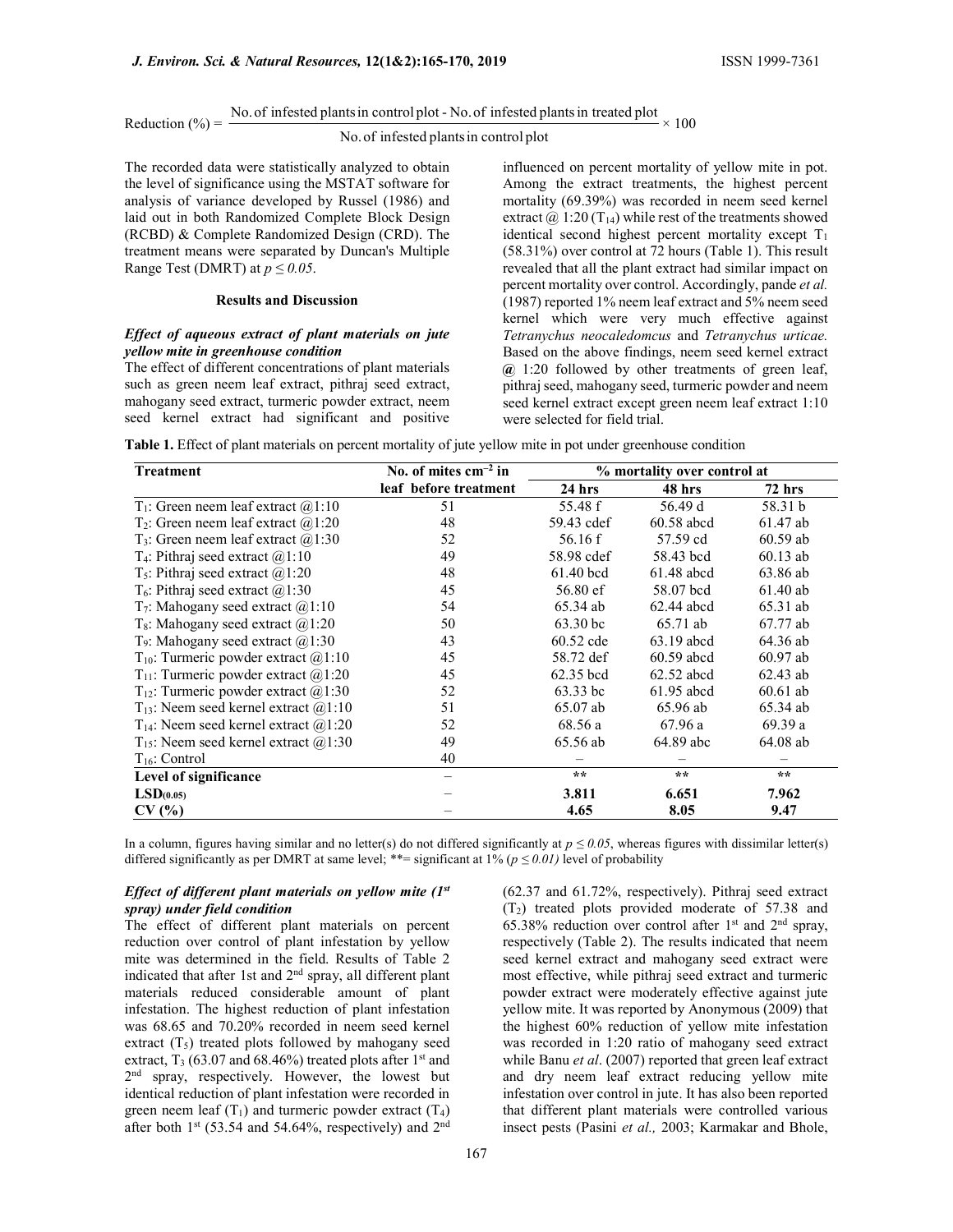2001; Naganagouda et al., 1997). Islam (2006) also showed 1% neem oil and green neem leaf extract at the dose 1:20 is very much effective for reducing mite population in jute. In the present study, the results of field trial clearly indicates that neem seed kernel extract, mahogany seed extract and pithraj seed extract were most effective plant materials while green neem leaf extract and turmeric powder extract were moderately effective against jute yellow mite.

# Effect of different plant materials on internodes of jute plant

The effect of different plant materials showed significant positive increased on number of internodes plant–1 at three growth stages of jute plant (Table 3). At early stage, the lowest number of nodes  $plant^{-1}$  (20.05) was recorded in neem seed kernel extract  $(T_5)$  followed  $(21.30)$  by mahogany seed extract  $(T_3)$ . At the middle stage, the lowest number of nodes plant–1 33.85 was recorded from the neem seed kernel extract  $(T_5)$  which was statistically identical to mahogany  $(T_3)$  and pithraj  $(T_2)$  seed extract (35.85 and 37.70, respectively). Similarly, the lowest number of nodes plant<sup>-1</sup> (52.50) was recorded from the neem seed kernel extract  $(T_5)$  treatment which was statistically identical to Mahogany  $(T_3)$  and pithraj  $(T_2)$ seed extract treatment (54.50 and 57.50, respectively). The untreated control  $(T_6)$  had the highest number of nodes plant<sup>-1</sup> (36.00, 80.25 and 92.50) at all growth stages viz. early at 35 DAS, middle at 80 DAS and later stage at 120 DAS, respectively which was significantly different from other all treatments. The results indicate that neem seed kernel extract, mahogany seed extract and pithraj seed extract showed the better performance on reducing the number of nodes plant<sup>-1</sup> at all stages of jute plant growth than untreated control plant. It should be noted that severe infestation of mite on jute plant causes defoliation, stunting of plant growth, increased the number of nodes plant<sup>-1</sup> (Fig. 5) and decreased the fibre quality. Because application of different plant materials reduced the mite infestation included plant significant increased of plant height that decreased the number of nodes with in a unit area. The above findings of the present study due to different plant materials was in accordance with the findings observed by Pande et al. (1987) and Devraj (1990). They also found that the neem leaf extract (1%) and neem seed kernel extract (5%) were effective against mites. So the effectiveness of different plant materials against mites proved promising in the present study.



Fig. 5. Severely yellow mite infested jute plant showing internodes and increased number of nodes

|  | <b>Table 2.</b> Effect of plant materials on percent reduction over control of vellow mite in the field condition |  |
|--|-------------------------------------------------------------------------------------------------------------------|--|
|  |                                                                                                                   |  |

|                                                     | First spray        |                    |           | Second spray       |                    |                    |
|-----------------------------------------------------|--------------------|--------------------|-----------|--------------------|--------------------|--------------------|
|                                                     | Average no.        | No. of mite        | Percent   | Average no.        | No. of mite        | Percent            |
| Treatment                                           | of mite            | infested           | reduction | of mite            | infested           | reduction          |
|                                                     | infested           | plants $plot^{-1}$ | over      | infested           | plants $plot^{-1}$ | over               |
|                                                     | plants $plot^{-1}$ | after 7 days       | control   | plants $plot^{-1}$ | after 7 days       | control            |
|                                                     | before spray       | of spray           |           | before spray       | of spray           |                    |
| $T_1$ : Green Neem Leaf Extract @1:20               | 74.25              | 26                 | 54.68 $c$ | 48.75              | 15.75              | 61.72c             |
| $T_2$ : Pithraj Seed Extract $(a)$ 1:20             | 62.5               | 23                 | 57.38 bc  | 43                 | 14.25              | $65.38 \text{ bc}$ |
| $T_3$ : Mahogany Seed Extract $(a)$ 1:20            | 81                 | 21                 | 63.07 ab  | 37                 | 13                 | 68.46 ab           |
| T <sub>4</sub> : Turmeric powder extract $(a)$ 1:20 | 88.5               | 25                 | 53.54 c   | 34.25              | 15.5               | 62.37c             |
| $T_5$ : Neem Seed Kernel Extract $(a)$ 1:20         | 68.25              | 20                 | 68.65 a   | 35.25              | 12.25              | 70.20a             |
| $T6$ : Control                                      | 75                 | 67.25              | 0.000 d   | 49.25              | 41.25              | 0.000 d            |
| Level of significance                               |                    |                    | $* *$     |                    |                    | $\star\star$       |
| LSD(0.05)                                           |                    | —                  | 4.897     |                    |                    | 4.216              |
| CV(%)                                               |                    |                    | 6.6       |                    |                    | 5.12               |

In a column, figures having similar and no letter(s) do not differed significantly at  $p \le 0.05$ , whereas figures with dissimilar letter(s) differed significantly as per DMRT at same level; \*\*= significant at 1% ( $p \le 0.01$ ) level of probability

### Effect of different plant materials on plant height

The effect of different plant materials on height of jute is presented in Table 3. At the time of harvest, neem seed kernel extract  $(T_5)$  treatment contributed the highest plant height (3.10 m) followed by pithraj  $(T_2)$ and mahogany  $(T_3)$  seed extract  $(3.02 \text{ and } 3.05 \text{ m})$ ,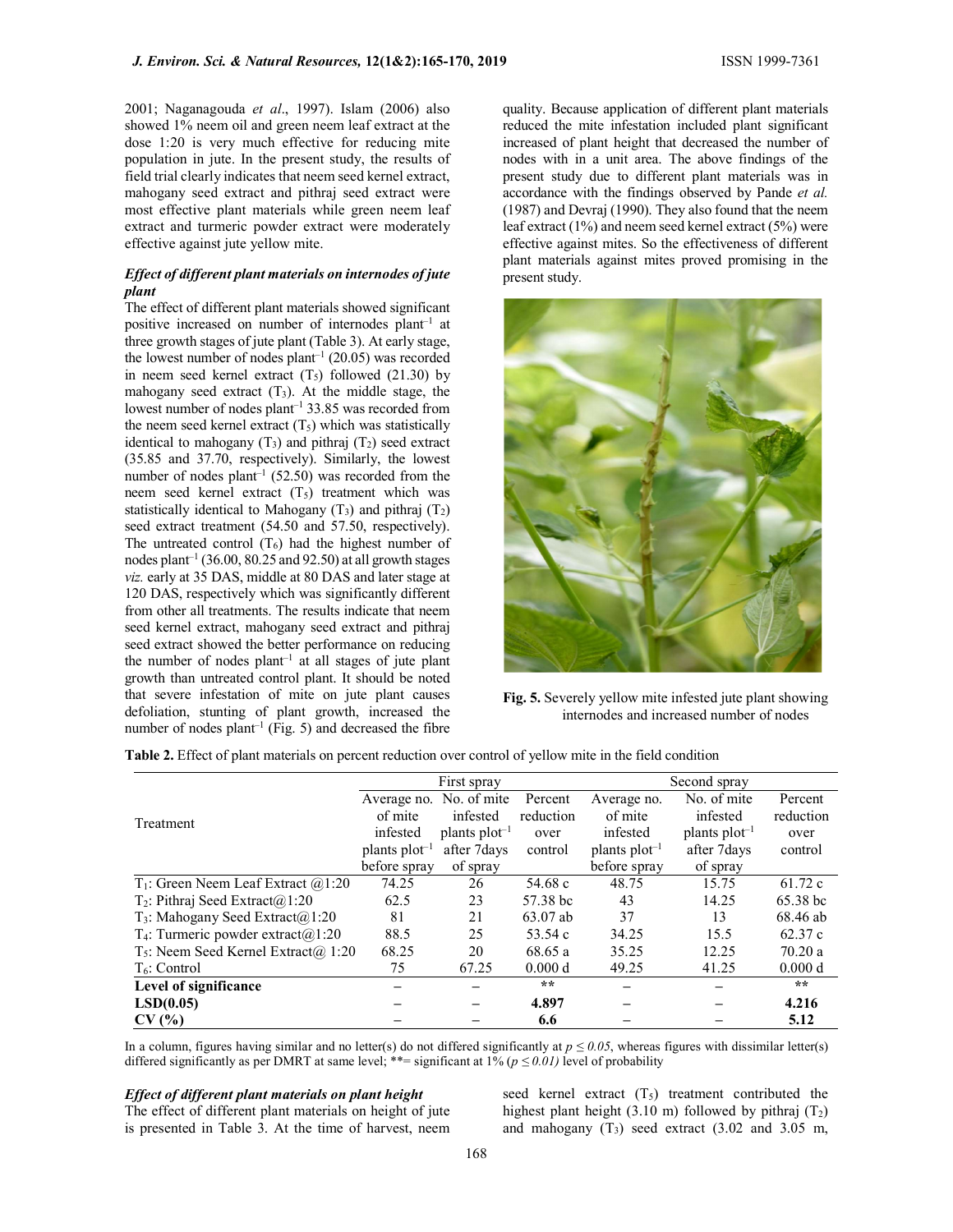respectively) whereas pithraj  $(T_2)$  and mahogany  $(T_3)$ seed extract treatments were statistically identical. The lowest plant height (2.90 m) was recorded from untreated control  $(T_6)$  which was significantly lower than all other treatments. The above results indicate that different plant materials had significant effect on increasing height of jute plant. However, mite infestation causes growth stunting and finally reduces the plant height but application of different plant materials contributed the highest increased of plant height by reducing the mite infestation during the study. Such the similar observation with the present findings was also reported by the research findings of Islam (2006) who also reported that the plant height of 314 cm and 299 cm were recorded from @ 1:20 neem seed kernel extract and @ 1:20 green neem leaf extract. The effect of plant materials on increasing plant height as observed in the present study was also in conformity with the finding reported by Palaniswamy and Ragini (2000) against yellow mite on chili where they proved that the 5%

aqueous extract of neem leaf reduced the mite population on chili and increased height.

### Effect of different plant materials on base diameter of jute

The result obtained from the present research regarding plant base diameter of jute is presented in Table 3 and showed significant influenced among the plant materials extract. At the time of harvest, the highest base diameter (15.93 mm) was recorded with neem seed kernel extract  $(T_5)$  treated plot which was statistically identical (15.86 mm) to mahogany seed extract  $(T_3)$ while all other treatments except control showed average second highest but statistically identical plant base diameter. The lowest plant base diameter (14.50 mm) was recorded from the untreated control plot which was significantly lower than all other treatments. The above results indicate that different plant materials had significant effect on increasing base diameter of jute plant by reducing the mite infestation.

Table 3. Effect of different plant materials on number of internodes of Jute plant

| <b>Treatment</b>                               | No. of internodes plot at |            |              | <b>Plant</b><br><b>Plant</b> |                    | Yield            | <b>Increased</b> |
|------------------------------------------------|---------------------------|------------|--------------|------------------------------|--------------------|------------------|------------------|
|                                                | Early                     | Middle     | Late stage   | height                       | base               | $(t \, ha^{-1})$ | vield over       |
|                                                | stage                     | stage      | $(120$ DAS)  | (m)                          | diameter           |                  | control $(\% )$  |
|                                                | (35 DAS)                  | $(80$ DAS) |              |                              | (mm)               |                  |                  |
| T <sub>1</sub> : Green Neem Leaf Extract       | 25.50c                    | 46.50 b    | 62.25 b      | 3.00 <sub>b</sub>            | 15.24 <sub>b</sub> | $2.629$ cd       | 29.41 bc         |
| @1:20                                          |                           |            |              |                              |                    |                  |                  |
| $T_2$ : Pithraj Seed Extract $(a)$ 1:20        | 24.25 cd                  | 37.70c     | 57.50c       | $3.02$ ab                    | 15.34 <sub>b</sub> | $2.706$ bc       | 33.25 ab         |
| T <sub>3</sub> : Mahogany Seed Extract $@1:20$ | $21.30 \text{ de}$        | 35.85c     | 54.50c       | $3.05$ ab                    | 15.86a             | $2.782$ ab       | 37.04a           |
| $T_4$ : Turmeric powder extract $(21:20)$      | 27.25 b                   | 47.50 b    | 66.25 b      | 2.98 <sub>b</sub>            | 15.39 <sub>b</sub> | 2.581d           | 27.12c           |
| $T_5$ : Neem Seed Kernel Extract $\omega$      | 20.05 e                   | 33.85 c    | 52.50c       | 3.10a                        | 15.93a             | 2.815a           | 38.60a           |
| 1:20                                           |                           |            |              |                              |                    |                  |                  |
| T <sub>6</sub> : Control                       | 36.00a                    | 80.25a     | 92.50a       | 2.90c                        | 14.50 c            | 2.033 e          | 0.000 d          |
| Level of significance                          | $* *$                     | $* *$      | $\star\star$ | $\star$ $\star$              | $* *$              | $**$             | $\star\star$     |
| LSD(0.05)                                      | 2.71                      | 4.19       | 4.09         | 8.025                        | 0.452              | 0.095            | 5.29             |
| CV(%)                                          | 8.95                      | 5.83       | 4.18         | 4.77                         | 1.94               | 2.57             | 12.73            |

In a column, figures having similar and no letter(s) do not differed significantly at  $p \le 0.05$ , whereas figures with dissimilar letter(s) differed significantly as per DMRT at same level; \*\*= significant at 1% ( $p \le 0.01$ ) level of probability

Effect of different plant materials on fibre yield of jute Effect of different plant materials had significant influence on yield of jute fibre and also on yield increased over control. The highest fibre yield (2.815 t ha<sup>-1</sup>) ws recorded with the neem seed kernel extract  $(T_5)$ treatment followed  $(2.782 \text{ t} \text{ ha}^{-1})$  by mahogany seed extract which contributed the statistically identical highest increased of fibre yield over control (38.60 and 37.04%, respectively). However, untreated plot gave the lowest yield (2.033 t ha–1) but the lowest increased over control (27.12%) was recorded from the turmeric powder extract  $(T_4)$  treated plots, which were significantly different from other treatment. The extract of green neem leaf  $(T_1)$  and pithraj seed  $(T_2)$  also showed significant increased of fibre yield by 29.41 and 33.25%, respectively over control. It was reported by Anonymus (2009) that 27% fibre increased over control was from mahogany seed extract and 23.5% fibre yield increased over control was reported from jute seed extract treated plot. The present study indicated that the

plant materials had positive and significant influenced for the increasing of fibre yield over control by reducing the yellow mite in jute. Similar findings were also reported by Banu et al. (2007) who reported that the use of green neem leaf extract and dry neem leaf extract against yellow mite gave increased fibre yield over control.

#### References

- Adityachaudhury, N.A., Bhattacharyya, A., Chowdhury, Pal, S. 1985. Chemical constituents of plants exhibiting insecticidal, anti feeding and insect growth regulating activities. Journal of Scientific and Industrial Research, 44: 85–101.
- Anonymous, 2009. Bangladesh Bureau of Statistics, Yearbook of Agricultural Statistics of Bangladesh. 29<sup>th</sup> Edition, Planning Division, Ministry of Planning, Government of the People's Republic of Bangladesh. 584p.